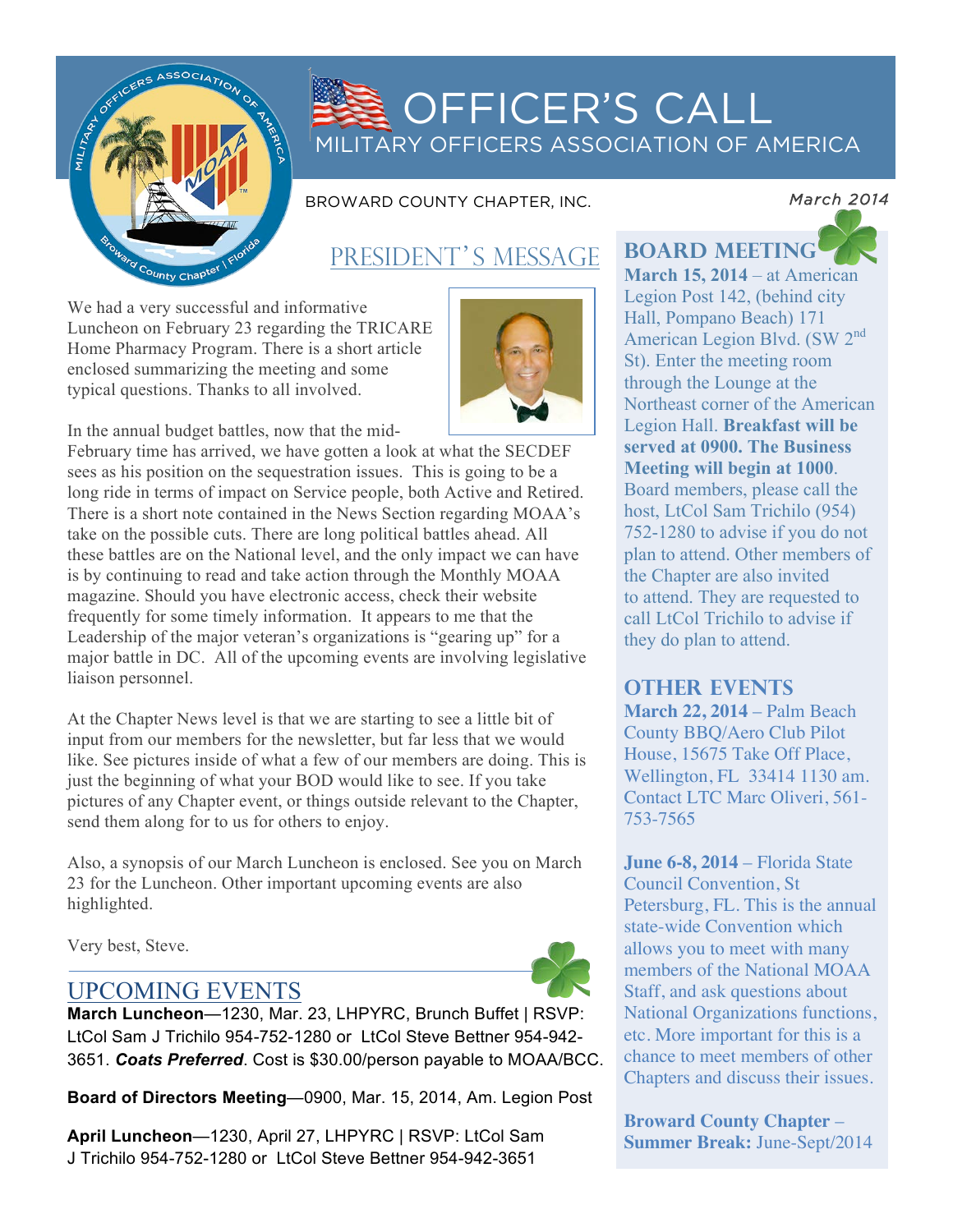

## CHAPTER CONCERNs AND INFORMATION

In order to inform Chapter Members about the interests, needs and concerns of their colleagues, this recurring column will provide Chapter members with the opportunity to share joys, concerns and information with each other and strengthen the bond we have, as brother and sister officers of our Nation's Military Services. It is our hope that members will advise the Secretary of the positive items and events of interest in their lives, as well as illness or other sad events for which their fellow members may want to express their sympathy or encouragement. Please remember other members who are ailing and unable to join us for our meetings and socials. They would all like to receive calls or visits, and would appreciate your concern and best wishes.

All members are encouraged to relay information to the **President, or 3rd VP | Dr. Ronald Anderson, USPHS at 954.941.6189**, or other officers of the Chapter, so that we can respond and offer assistance.

#### *Chapter elected officers include:*

*President*: LTC Steven Bettner |USA 954-942-3651 *1st Vice President*: LtCol Sam Trichilo |USAF 954-752-1280 *2nd Vice President*: LtCol David Harper |USAF 954-249-8868 *3rd Vice President*: Dr. Ronald Anderson |USPHS 954-941-6189 *Secretary*: Jean Bettner 954-942-3651 *Treasurer*: LtCol Charles Radoy, USAF 561-733-7276 *Legal*: CPT Ed Fink |USN 954-524-2889 *Chaplain*: LTC Ronald Burgess |USA 954-450-8823

## CHAPLAIN'S CORNER **REMEMBERING**

In ancient times, a person's shadow was thought to have meaning and significance. In India, a high caste Brahmin would throw away his food if the shadow of an untouchable, an outcast, passed over it. The shadow of some people was thought to be contaminated. On the other hand, when Mahatma Ghandi was alive, people would maneuver themselves so at least his shadow would fall upon them. In biblical times, people believed that a good man carried with him a healing influence. They pressed in as close to a good man as they could get in the hope that his shadow might fall on them and heal them like Peter. Every one of us casts some kind of shadow that heals or hurts, that blesses or blights. COL John A. Smiley cast a shadow that healed.

We thank you, O God, for this time to fellowship together, to learn from one another, to support one another, to inform one another and to help one another. Be with all of those who help defend our nation, our freedom to worship as we wish, to take advantage of the opportunities for achievement and success that come our way. Be especially with those who defend our country and our freedom in places of great danger, shield them and bring them home and help us to bring wholeness and healing to their bodies and spirits when they return.

We thank You for the food which we have eaten and we thank those that have prepared and served it.

We especially thank You, O God, for the life of our friend, in whose memory we meet this month. Recall to our minds all in him that made us appreciate him. Quiet our vain yearnings with memories of his kindness, responding to us, filling our days with gladness and beauty. We praise You for the friendly and generous spirit that made him loved by young and old, for his sparkling sense of humor that made him always a good companion; for the qualities of goodness that made him share what he had of spiritual and material blessings with all. For all these things and the more personal relationships of the spirit we lift our voices in praise. We pray for all who loved him and those in turn he loved. Above them may there be the mantle of Thy love and beneath them, we pray, the sustaining power of your everlasting arms.

With grateful hearts we praise you, and bless you, O God of life, that we have been permitted to share life until this time with him, whom we now honor and whose memory we shall forever cherish. Help us to keep our faces turned toward Thee and lead us in thy paths until our life's journey brings us to Thy Throne. Amen.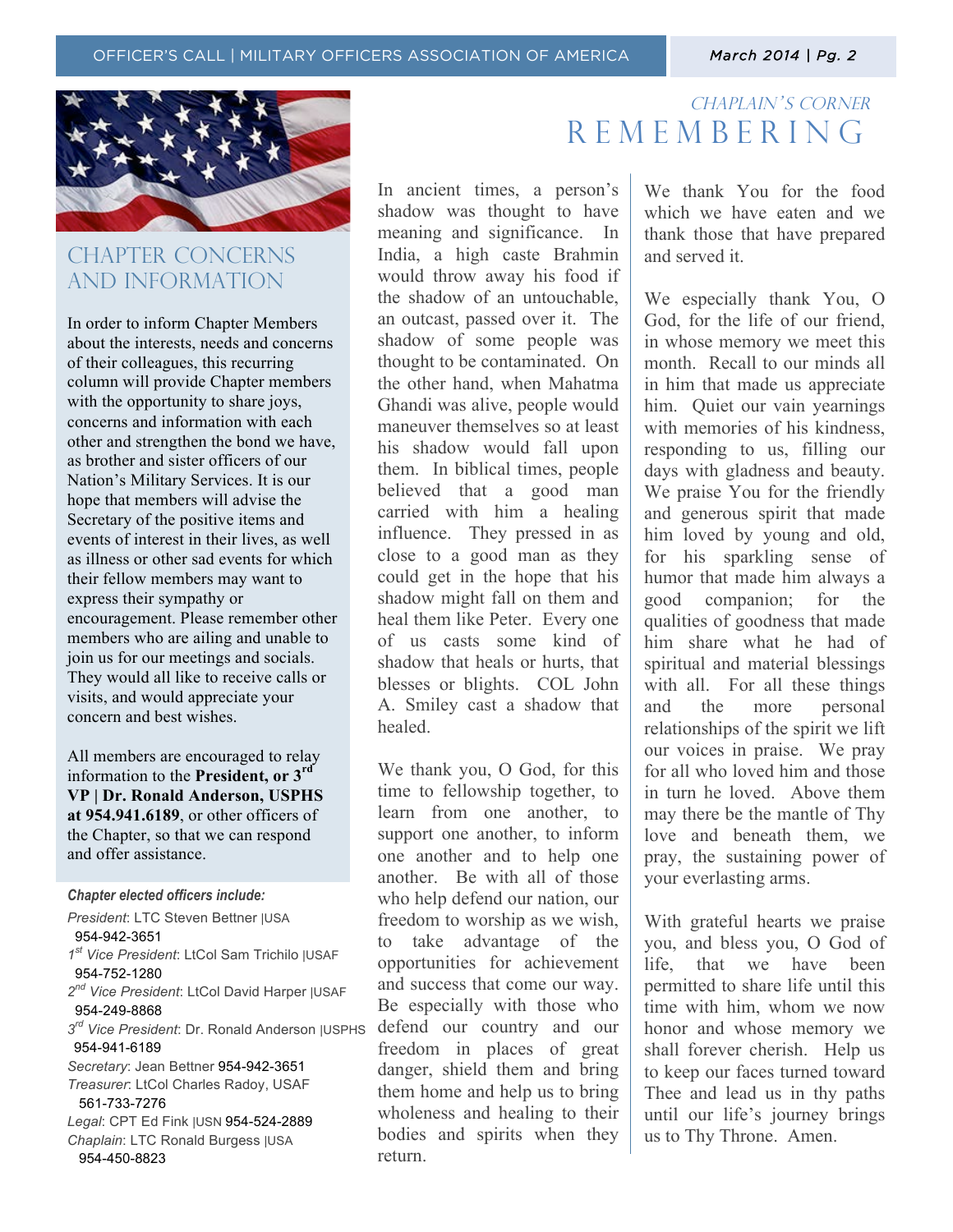#### OFFICER'S CALL | MILITARY OFFICERS ASSOCIATION OF AMERICA

## speaker: dr. phillip greenberg

**Our Speaker will be Dr. Phillip Greenberg.** Topics discussed will include medical specialties available at the Clinic. How many patients are served at the Clinic, how the Clinic fits into the overall Miami VA Medical System, and new ways of using the VA system.



Dr. Phillip Greenberg is the Chief Medical Officer (CMO) at the William "Bill" Kling VA Outpatient Clinic (aka Broward County VA Outpatient Clinic) in Sunrise, FL. This clinic is a 96,000 sq. ft. multispecialty clinic serving over 22,000 veterans. He is also responsible for the community-based outpatient clinics in Deerfield Beach, Hollywood, and Pembroke Pines, FL. The Broward VA was recently recognized as the top VA in the country because of its' innovative practices, particularly in the area of diabetes management and veteran mentoring programs. This is a direct result of Dr. Greenberg's staff facilitating and leadership.

**Education**: College: University of Cincinnati, College of Pharmacy, RPH; Medical School: Medical College of Ohio at Toledo, MD; Residency Internal Medicine: Presbyterian University of Pennsylvania Medical Center.

**Experience**: Chief Resident: Presbyterian University of Pennsylvania Medical Center; 13 years in private practice in Philadelphia; 1996 - Joined the Philadelphia VA and helped to open up the Primary Care Center; 2000 - Moved to the Miami VA - Oakland Park Division as an internist; 2004 - Became the Chief Medical Officer of the Oakland Park Satellite Outpatient Clinic. There will also be a short discussion of the **MyHealthyVet** system and how you can review records from home, a new program being promoted extensively by the Broward County VA system.

> **Join us this month (March 23) for a summary of Veteran's Administration (VA) benefits for Broward County.**

**CHAPTER WEBSITE: www.browardmoaa.com**

### FOLLOW UP: TRICARE HOME PHARMACY

*A Follow-Up to Last Month's Luncheon by Birney Pease:* Express Scripts administers the program on behalf of the Department of Defense explained Bruce Smith, a senior executive with company, at our Chapter meeting on February 23. In addition to providing a tri-folder pamphlet (extras are available), he explained the benefits to all Tricare eligible members and answered the chapter members' questions and the program. He indicated that he would be available, via email, in the future to trouble shoot any problems that chapter members might have. These are the typical questions and answers that were provided.

- 1. **Why can't we get we get Crestor? Or Better yet, what do we have to do to get Crestor or other drugs that you do not normally supply?**  *Answer:* Crestor requires step therapy. Additional information and PA criteria can be found on the DOD pharmacoeconomic center website: http://pec.ha.osd.mil/fst/formulary\_searc h\_results.php
- 2. **What can be done to stop the "oversupply of medicines? On occasion people get two 90 supplies of medicine within a few days**. *Answer:* This should definitely not be happening. Perhaps there was a change in therapy? Would you be able to send us an example?
- **3. How do people handle the need for additional pills when they are traveling? For example, if someone travels to Europe for six weeks and their medicine runs out 35 days into their trip how do they get resupplied?** *Answer:* A beneficiary is allowed to receive an early fill for vacations every year. We can also add temporary address with stop and start dates. All the beneficiary needs to do is call beneficiary services **1-877-363-1303**.